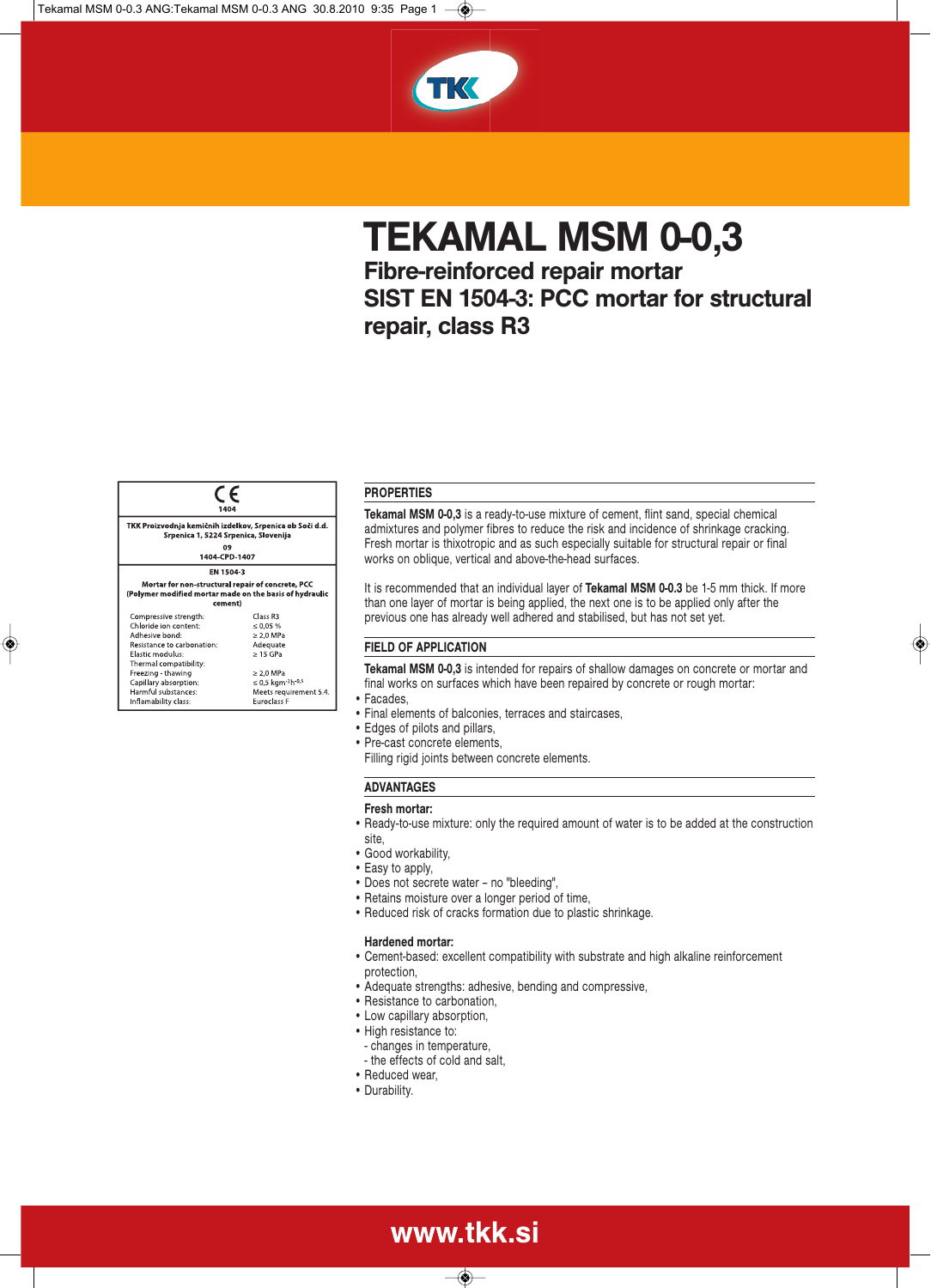**TEKAMAL MSM 0-0,3**

**Fibre-reinforced repair mortar SIST EN 1504-3: PCC mortar for structural repair, class R3**



#### **TECHNICAL DATA**

| Property                                                     | <b>Test</b>     | <b>Unit</b>  | <b>Standard requirement</b><br><b>SIST EN 1504-3</b> | <b>Declared</b>                                                                          |
|--------------------------------------------------------------|-----------------|--------------|------------------------------------------------------|------------------------------------------------------------------------------------------|
| Dry mixture                                                  |                 |              |                                                      |                                                                                          |
| Colour and appearance                                        | Visual          |              |                                                      | Grey powder                                                                              |
| Maximum size of aggregate particles                          |                 | mm           |                                                      | 0.3                                                                                      |
| Recommended thickness of a single layer:<br>- Min.<br>- Max. | ٠               | mm           |                                                      | 5                                                                                        |
| Chloride ion content:                                        | SIST EN 1015-17 | $\%$         | $\leq 0.05$                                          | $\leq 0.05$                                                                              |
| <b>Fresh mixture</b>                                         |                 |              |                                                      |                                                                                          |
| Mixing water                                                 |                 |              |                                                      | approx. 4.3 - 4.8 per 25 kg<br>depending on the desired<br>workability                   |
| Workability                                                  | SIST EN 13395-1 | mm           |                                                      | $175 \pm 20 \%$                                                                          |
| Workability time                                             |                 | min          |                                                      | approx. 30 - 60 depending on<br>the quantity of mixing water<br>and the temperature      |
| Working temperature:<br>mortar, substrate, environment       |                 | $^{\circ}$ C |                                                      | $+5^{\circ}$ C do + 30 $^{\circ}$ C.<br>optimal:<br>$+15^{\circ}$ C do + 25 $^{\circ}$ C |

| <b>Property</b>                                                                                                       | <b>Test</b>          | <b>Unit</b>       | <b>Standard requirement</b><br><b>SIST EN 1504-3</b> |                                | <b>Declared</b>                    |
|-----------------------------------------------------------------------------------------------------------------------|----------------------|-------------------|------------------------------------------------------|--------------------------------|------------------------------------|
| <b>Hardened mortar</b>                                                                                                |                      |                   | Class                                                |                                |                                    |
| Compressive strength                                                                                                  | <b>SIST EN 12190</b> | <b>MPa</b>        | R <sub>3</sub>                                       |                                |                                    |
| - 1 day                                                                                                               |                      |                   |                                                      |                                | $\geq 10$                          |
| - 7 days                                                                                                              |                      |                   |                                                      |                                | $\geq 30$                          |
| - 28 days                                                                                                             |                      |                   |                                                      | $\geq 25$                      | $\geq 40$                          |
| Density                                                                                                               | <b>SIST EN 12190</b> | kg/m <sup>3</sup> |                                                      |                                | $1950 \pm 5 \%$                    |
| Adhesive bond, 28 days                                                                                                | <b>SIST EN 1542</b>  | <b>MPa</b>        | R <sub>4</sub>                                       | $\geq 2.0$                     | $\geq 2.0$                         |
| Resistance to carbonation                                                                                             | <b>SIST EN 13295</b> |                   | <b>R4</b>                                            | $d_k \leq$                     | $d_k \leq$                         |
|                                                                                                                       |                      |                   |                                                      | reference concrete<br>MC(0,45) | reference concrete<br>$MC(0,45)$ ) |
| Elastic modulus, 28 days                                                                                              | <b>SIST EN 13412</b> | GPa               | R <sub>3</sub>                                       | $\geq$ 15                      | $\geq$ 15                          |
| Capillary absorption:                                                                                                 | SIST EN 13687-1      | kgm-2h-0,5        | R <sub>4</sub>                                       | $\leq 0.5$                     | $\leq 0.5$                         |
| Thermal compatibility, Part 1: Adhesive<br>bond after freezing and thawing in<br>the presence of salt (50 cycles) (1) | <b>SIST EN 13057</b> | <b>MPa</b>        | R <sub>4</sub>                                       | $\geq 2.0$                     | $\geq 2.0$                         |

(1 ) When a product satisfies Part 1 it is deemed to satisfy Part 2: Thunder shower, 30 cycles and Part 4: Dry cycling, 30 cycles.

◈

## **APPLICATION GUIDELINES**

• SUBSTRATE PREPARATION

The areas on which **Tekamal MSM 0-0.3** will be applied must be solid and free of dust, greasy spots, corrosion by-products, mould and other impurities. Any loose materials and remainings of old coatings must be removed mechanically by grinding, grit blasting or water blasting. **Well cleaned substrate should be thoroughly soaked with water, but without any standing water or water film which would prevent Tekamal MSM 0-0.3 to adhere well to the old substrate.**

## • MORTAR PREPARATION

The most appropriate way of preparing the mortar is adding dry mortar into water during constant mixing. Depending on its quantity, the mortar can be mixed using a slow speed drill and a paddle, special mortar mixer or a forced action concrete mixer. Do not use free-fall mixers!

Pour the smallest amount of water still allowed into the mixer and add mortar during constant mixing. Mix for 1-2 minutes, scrape any unmixed dry mortar from the sides of mixing drum and mix

for another 2-3 minutes until a completely uniform mixture is obtained. Try to entrain as little air as possible. Leave mortar to rest for approx. 5-10 minutes, add water if needed, then remix and apply. Workability time is 30-60 minutes; it depends on the quantity of mixing water used, the consistency of the obtained mixture and temperature. Remix from time to time.

• APPLICATION

**Tekamal MSM 0-0.3** is applied either manually, using ordinary masonry tools such as trowel or a rough brush, or by spraying. The type of application depends on the size and position of the surface the mortar is being applied to and on the type of work (patching, overlaying). It is important to apply the mortar well i.e. to press it firmly onto the surface. The final smoothening should be done when the mortar is stable enough to allow final corrections without »smearing« the surface.

When mortar is applied manually it is recommended for the purpose of better adhesion and easier application, to apply a thin layer first, serving as a bonding layer and then to apply the rest, until a desired thickness is achieved. Apply "wet in wet"!